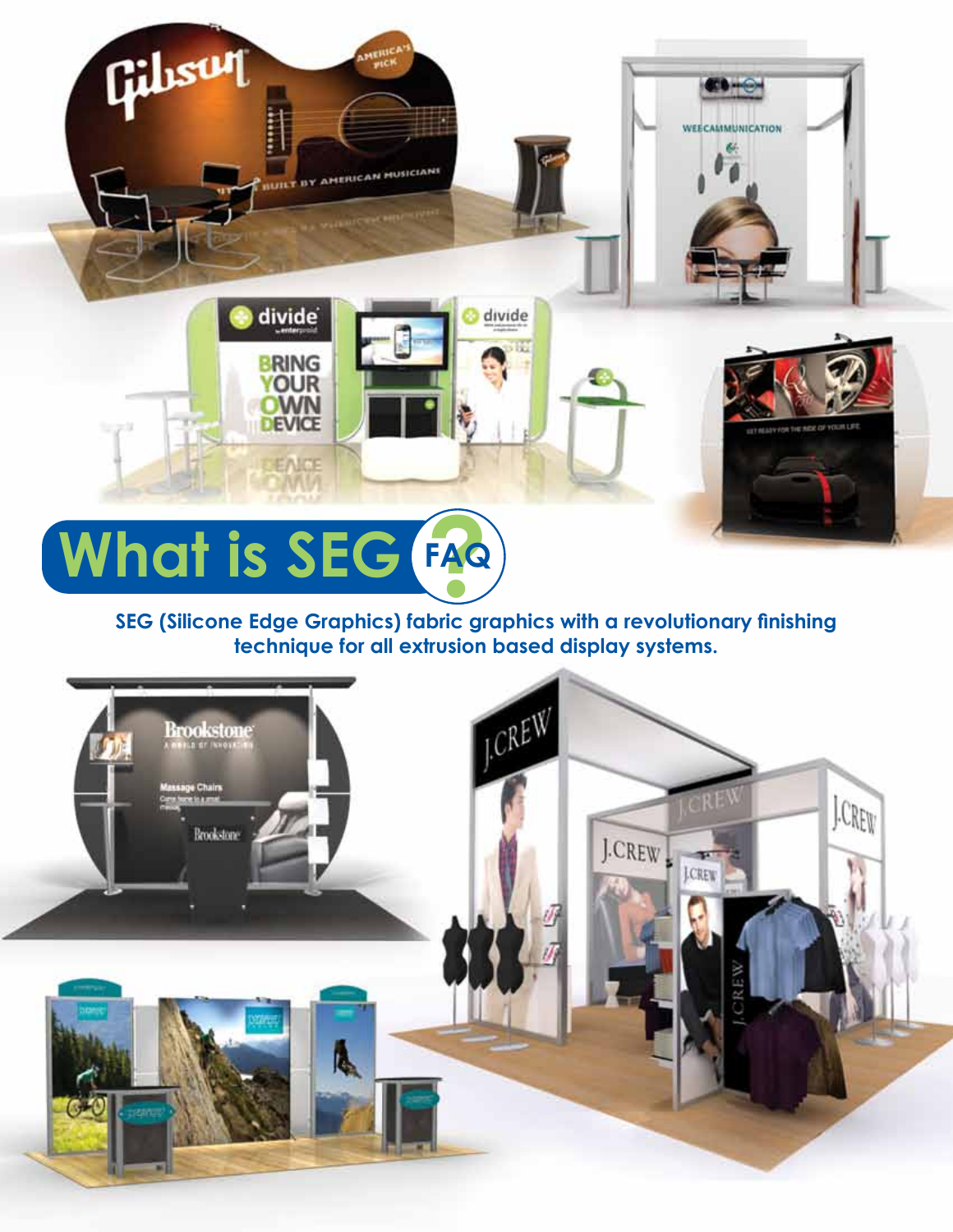



### What is SEG (Silicone Edge Graphics)?

SEG is a high-resolution dye-sublimated fabric graphic finished with a thin silicone strip (or welt/gasket). The silicone strip is sewn directly to the edge of the graphic, and the strip is then inserted into a frame with a recessed groove. The size of the graphic must be precise so the fabric is taut when installed in the frame. The result is a large format graphic that mimics the old fashioned hard panel graphics commonly found on custom displays and interior spaces.

### What is different or special about SEG?

- *Superior Fabric.* The fabric is from only high quality vendors.
- *Versatile.* SEG can be used on many extrusion profiles.



• *Dye-Sublimation.* Dye-sublimation graphics are durable, vibrant, and lightweight. • *Less Frame.* SEG graphics are the perfect choice when more graphic and less frame is desired.

• *No Sew Line.* Unlike bead or pole pocket finished graphics, the sew line is hidden within the extrusion providing a more finished look to your exhibit or retail wall display.

### What are the benefits of SEG?

**• Storage and Shipping.** Fabric is lighter than many other graphics. When folded neatly, fabric graphics take up much less space than traditional direct print graphics.

• *Care.* Fabric graphics can be washed and steamed and are just as durable and long lasting as traditional graphics.

- *Lightweight.* Larger graphics weigh less, perfect for draping or creating space definition.
- *Cost.* More image bang for the buck!
- *Green.* There are the obvious transportation and storage benefits. Even more exciting is the growing list of fabric options created from recycled materials.
- *No Glare.* Fabric is the perfect choice for media walls or any backdrop that is being photographed or video recorded.
- *Versatility.* SEG fabric can be applied to most displays or event structures.

• *Less Visible Frame.* The silicone edge means you see more graphic and less frame.

## **Silicone Edge Graphics**



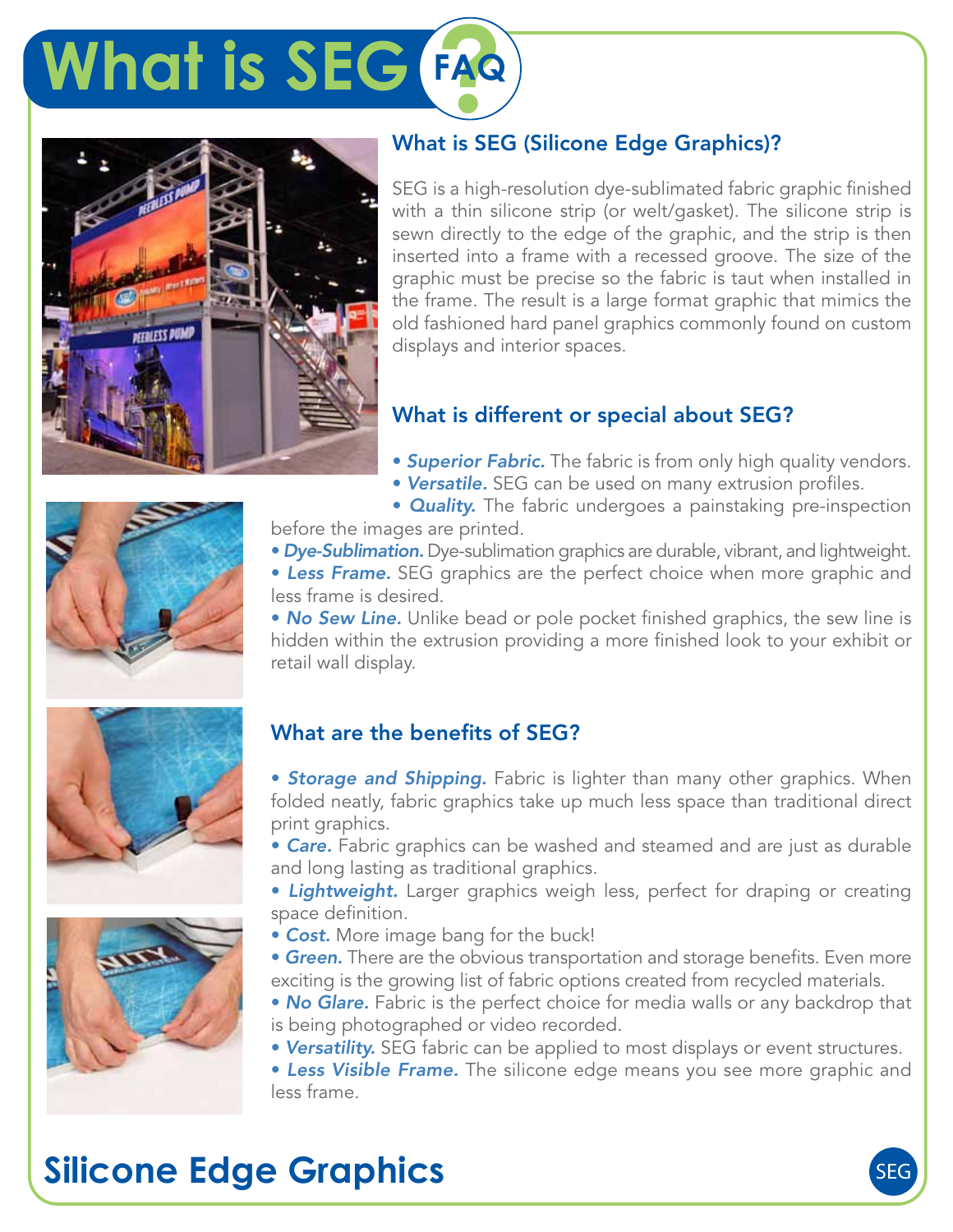### What are the size limits of SEG?

• The maximum size (without a seam) of an SEG graphic is about 118" (117" visual).

• Larger seamed graphics are available.

### Why customers love SEG graphics

1. Tight as a drum, vivid, flat fabric graphics replace hard panel graphics in custom displays. 2. Highest quality look.

- 3. Neatly finished corners.
- 4. More visible graphic, less frame.

5. Pull tabs applied for easy material removal from frame.

6. Quick install and even faster break down.

7. Improved storage, drayage, and shipping costs with fabric graphics.



### Do fabric graphics offer the same color saturation, vibrancy, definition, and overall image quality as other graphics?

Fabric not only matches other graphic options, it often exceeds it! Dye sublimation equipment is more advanced than ever offering near continuous tone (limited by the texture of the material you choose) and exceptional detail created from high dpi outputs and sophisticated image patterns. Color is permanently dyed into the fabric creating a deep saturated image.

### How should fabric graphics be cared for?

It is recommended that graphics be folded and stored in a bag. You may spot clean by wiping with a damp cloth. If it is necessary to wash the graphic and it is small enough, use a commercial size front-loading washing machine. Wash on the gentle cycle, with cool water. Dry cleaning is NOT recommended.







### **Silicone Edge Graphics**

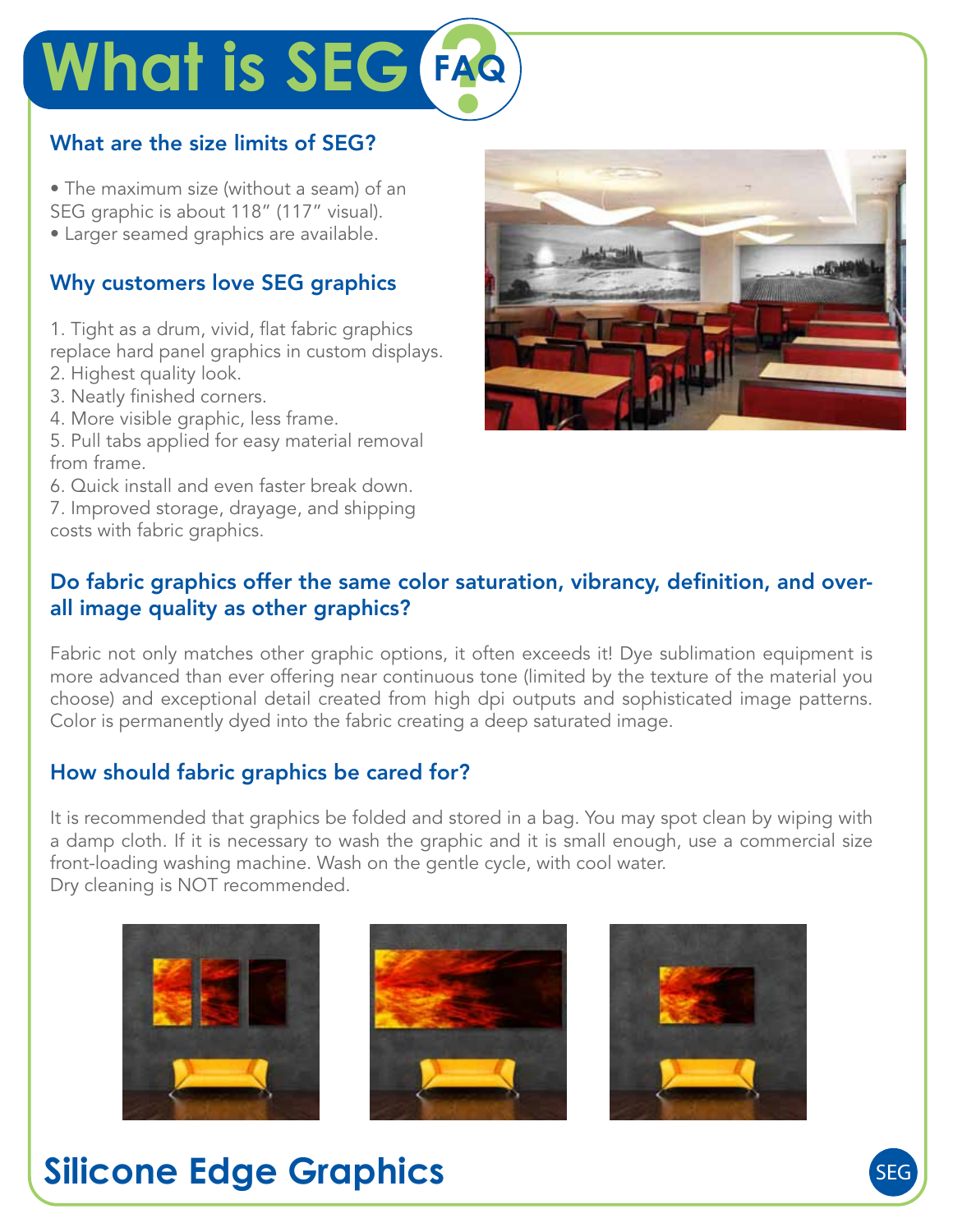To limit getting the graphic dirty during installation, keep the set-up area clean by using a drop cloth and wash your hands prior to setup. You may want to consider purchasing inexpensive white cotton gloves. Wearing the gloves while handling the graphic will minimize the transfer of dirt and oils to your graphic.

### What is the preferred file set-up for SEG?

We keep up with the most current Adobe Creative Suite available. Preferred file formats: Adobe Illustrator EPS, Adobe Photoshop PSD, TIFF, EPS Alternate file formats: Adobe InDesign INDD, INX, QuarkXpress QXD.

*Additional Note:* Quark and in some instances InDesign, will not retain photo cropping information when exporting file as an eps to open in Illustrator. When file links are updated your photos will not relink correctly. Please provide a viewable pdf file for any art created in InDesign or Quark. Documents are still requested for the print file, not pdf or eps.

Work in full size when possible, however you may set your artwork up at any size as long as it scales propor-tionately to the final dimensions. When setting up files in

photoshop, resolution should be at 100ppi at final size. For example, if you wish to set up your artwork at a quarter size of the final dimension and your final dimensions are 72"w x 96"h, then your art at quarter size will be 18"w x 24"h @ 400ppi.

#### Additional Art Preperation Tips

- •Adding 1" of bleed to files will help our Digital Imaging department when setting up files to print. Make sure to note when bleed is added so we know whether to crop or scale down artwork.
- Zoom in on line art to check all points and intersections. Too many points can make the art look like straight lines make up the curves. Similar to laying down matchsticks to make a circle.
- When creating a gradient, avoid using stepped blends because the maximum number of steps allowed in Illustrator may band on large format graphics. Using the linear and radial gradient options will produce the best output.
- Scan across Photoshop print file at 100% at full size to check for dirt, specs, hairs, and spots.
- Avoid using auto trace options or making clipping paths using magic wand selections. These typically are not clean and smooth. Taking the time to draw your paths will produce the best outcome. • If you have specific colors you would like matched, do not use a transparency or opacity feature to achieve a certain color. Instead, assign a color value or use a tint.

### What is standard turnaround time for SEG?

Typical turnaround time is per customer request. Larger jobs require more production time and should be scheduled accordingly.



## **Silicone Edge Graphics**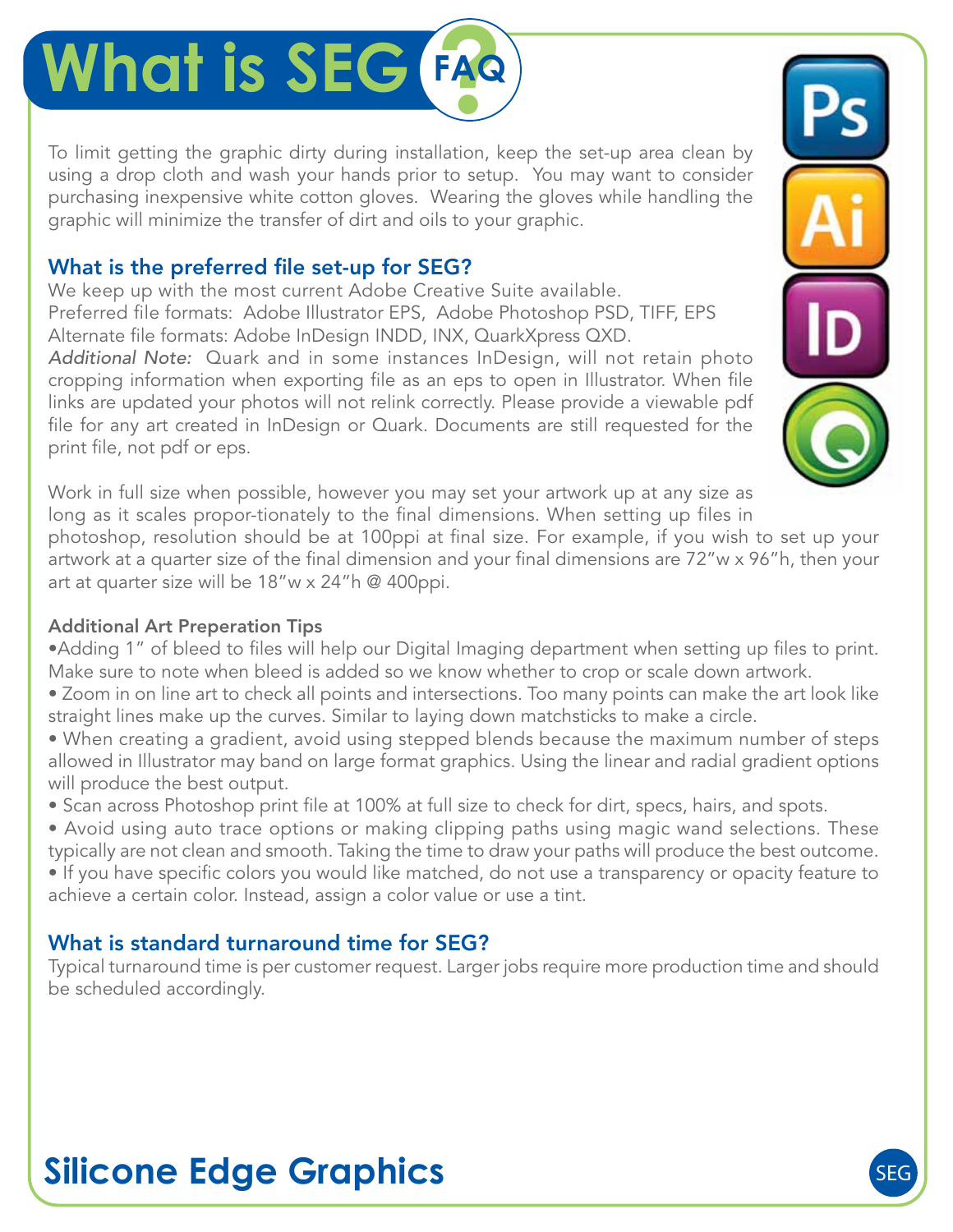

#### Extrusion frames we are able to create SEG graphics for:



**Silicone Edge Graphics** SEG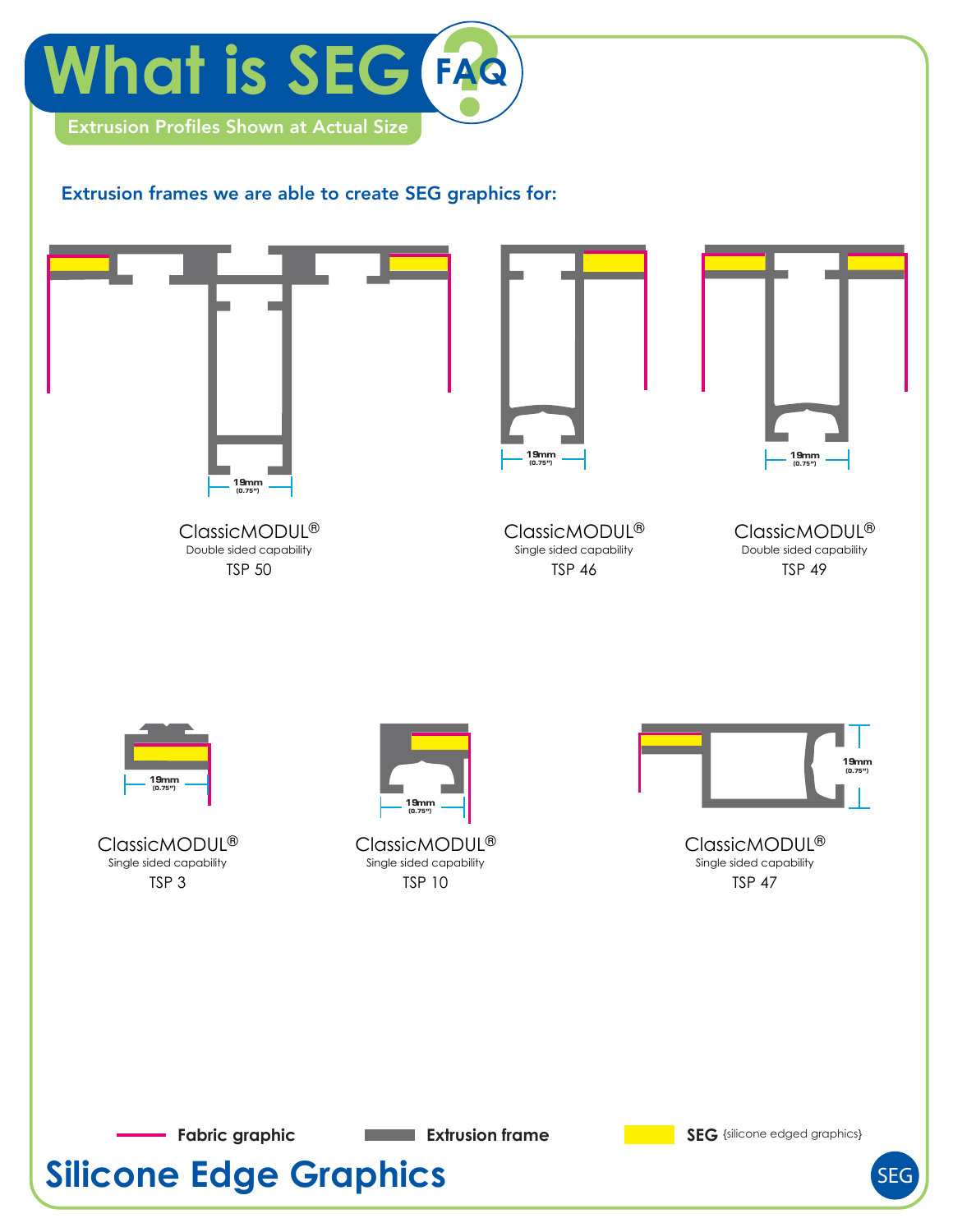

**Silicone Edge Graphics** SEG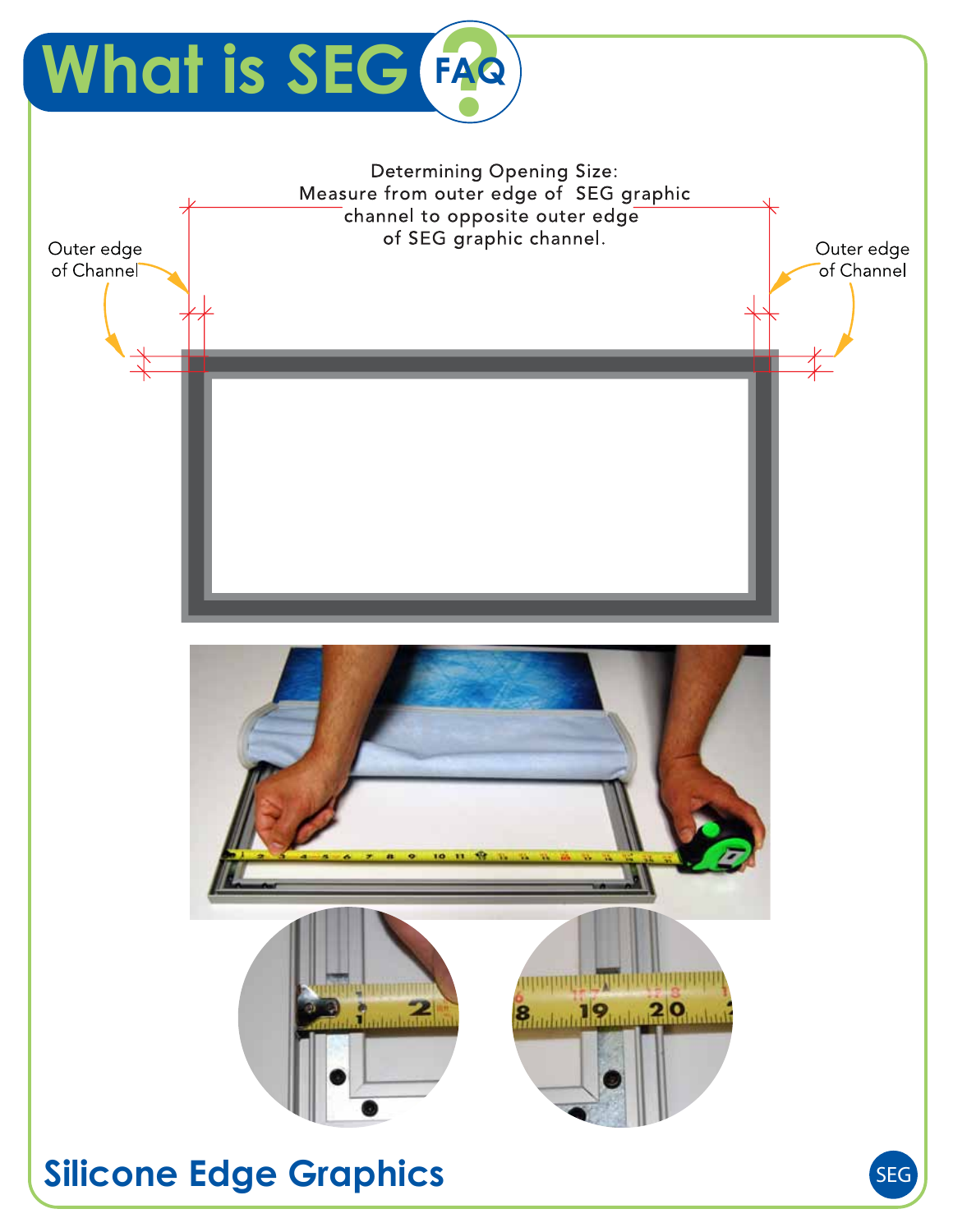Proper installation of an SEG graphic in an extrusion frame.

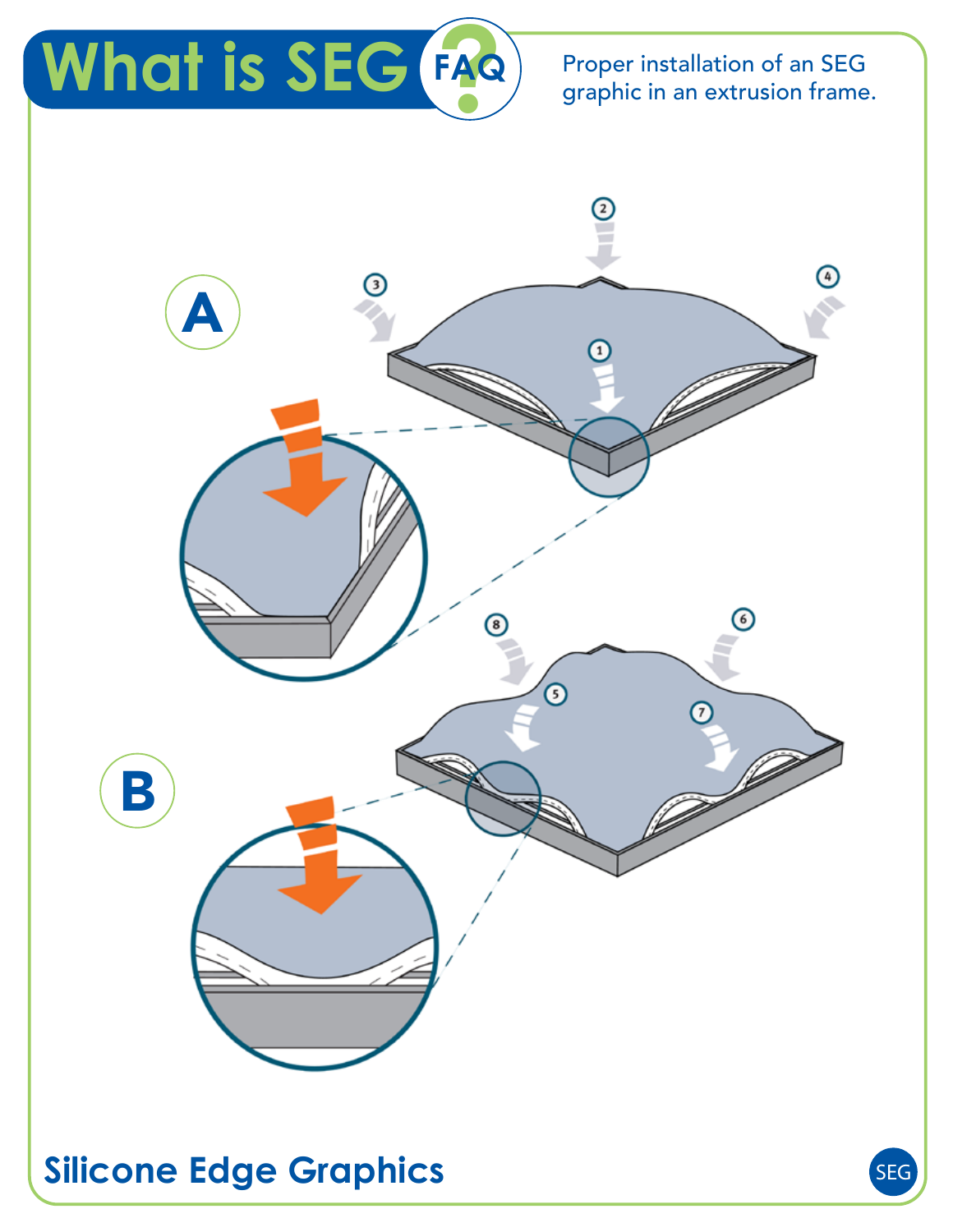Proper installation of an SEG graphic in an extrusion frame.